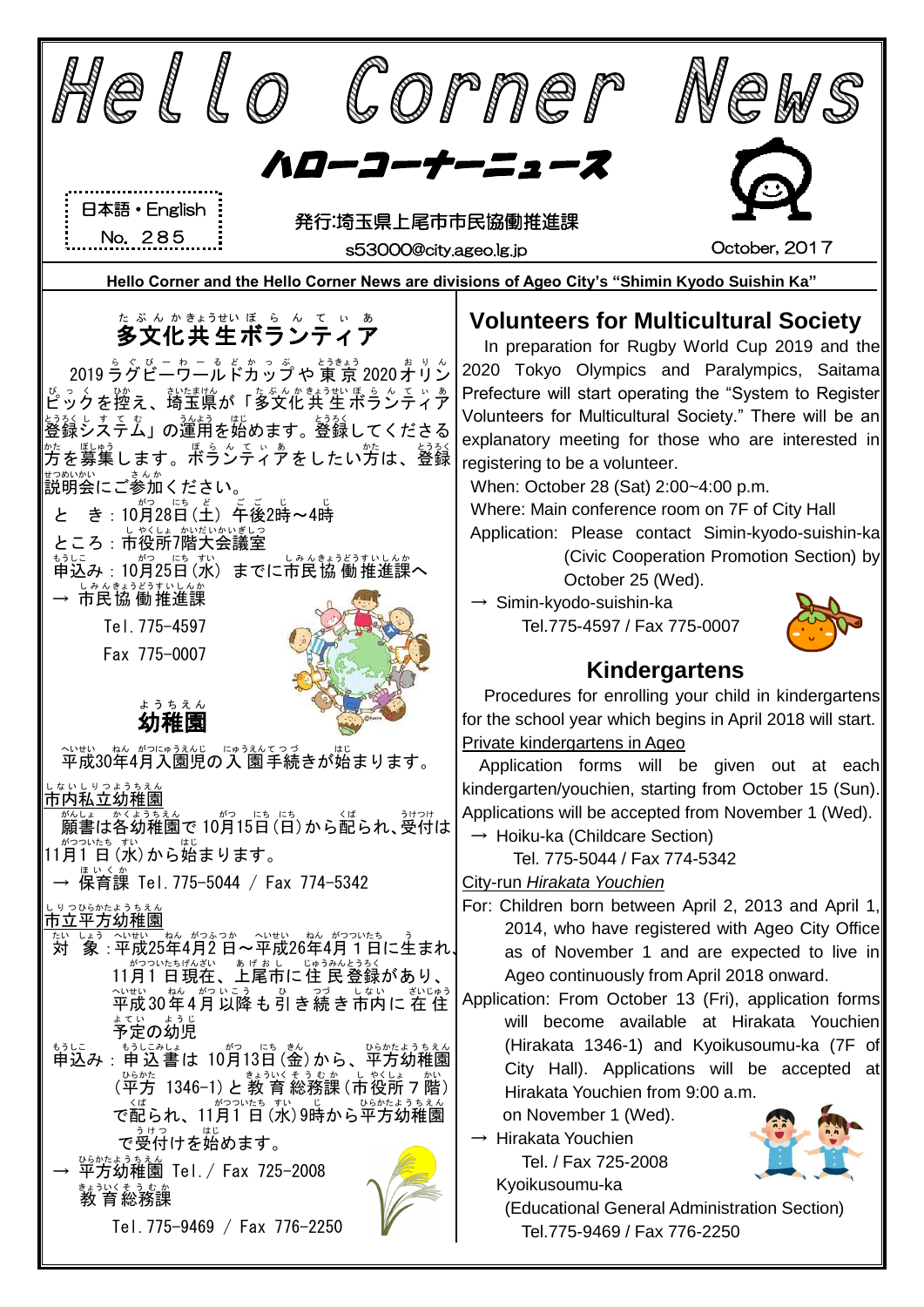# <sub>ほぃくしせっにゅぅしょもぅ</sub> <u>こ</u><br>保育施設入 所申し込み

〜……。<br>平成30年4月 入 所の保育施設 入 所申し込み、およ び保育認定の申請の受付けは 11月15日(水)~30日 (木) (日・祝 日を除く)です。入 所案内は 10月16日 (方)から保育課、各保育施設、各支所・出 張 所 で配布

します。 ほいくか 保育課 Tel.775-5121 FAX 774-5342



#### 学童 保育所 がくどう ほ い く じ ょ

平成 へいせい 30年 ねん 4月 がつ から子 こ どもを学童 がくどう 保育所 ほいくじょ へ入 い れたい方 かた のために、説明会ます。説明会に不参加の場合、 4月に入 所 できないことがあります。 説明会に参加で きない場合は、あげお学童クラブの会へお問い含わせ ください。

とき/ところ:

11月 がつ 3日 みっか (金 きん ・ 祝 しゅく 日 じつ ) 午前 ごぜん 10時 じ ~11時 じ 30分 ぷん \_\_。<br>午後2時~3時30分 ぃこすぁゖぉ<br>**イコス上尾** 11月 がつ 10日 とおか (金 きん ) 午後 ご ご 7時 じ ~8時 じ 30分 ぷん ಕುರ್ರಾನಿಸಿದರೆ ಎದು.<br>青少年センター 11月 がつ 11日 にち (土 ど ) 午前 ごぜん 10時 じ ~11時 じ 30分 ぷん ಕುರ್ರಾನಿಸಿದರೆ ಎದು.<br>青少年センター ◆ 駐 車 場には限りがありますので、できるだけ徒 <sub>ほ じてんしゃ</sub> ボぇ<br>歩・自転車・バスでお越しください。

→ あげお学童クラブの会

Tel.771-6945 / Fax 777-5790

#### 特定 健 診 とくていけんしん Ĉ.

特定 とくてい 健 けん 診 しん の実施 じっし 期間 きかん は 10月 がつ 31日 にち (火 か )までです。詳 くわ しくはハローコーナーニュース4月号をご覧ください。 → 保険年金課

Tel.782-6494 / Fax 775-9827





がん検診 けんしん

Ĉ.

#### **Application for Enrollment in Childcare Facilities**

Applications for enrollment in childcare facilities and childcare authorization for the new school year, which begins in April 2018, will be accepted from November 15 (Wed) to November 30 (Thu) (excluding Sundays and a national holiday).

Guidebooks for enrollment will be given out from October 16 (Mon) at the following locations: Hoiku-ka, all childcare facilities, and

branch offices of City Hall.

 $\rightarrow$  Hoiku-ka (Childcare Section) Tel. 775-5121 / Fax 774-5342



## *Gakudo Hoikusho*

Explanatory meetings will be held for those who wish to enroll their children in Gakudo Hoikusho (after-school day care) for the new school year which begins in April, 2018. If you don't attend the meeting, there is a possibility that your child cannot be enrolled in April. If you cannot attend the meeting, please contact *Ageo Gakudo Club no Kai.* 

Meeting Schedule:

November 3 (Fri, national holiday)

10:00~11:30 a.m. / 2:00~3:30 p.m. at Ecos Ageo November 10 (Fri)

7:00 ~ 8:30 p.m. at Seishonen Center November 11 (Sat)

10:00~11:30 a.m. at Seishonen Center

✦Due to limited parking space, please come on foot, by bicycle or by bus as much as possible.

→ Ageo Gakudo Club no Kai Tel. 771-6945 / Fax 777-5790



### **Medical Exam for Metabolic Syndrome (***Tokutei-kenshin***)**

Please note that the period of Tokutei-kenshin will end on October 31(Tue). For more information, please refer to the April issue of Hello Corner News.

 $\rightarrow$  Hoken-nenkin-ka

(Health Insurance and Pension Section) Tel. 782-6494 / Fax 775-9827

## **Checkups for Cancer**

Please note that the period of checkups for cancer will end on November 30 (Thu) and the application deadline is October 31 (Tue). For more information, please refer to the April and May issues of Hello Corner News.

 $\rightarrow$  Nishi Hoken Center (West Public Health Center) Tel.774-1411 / Fax 776-7355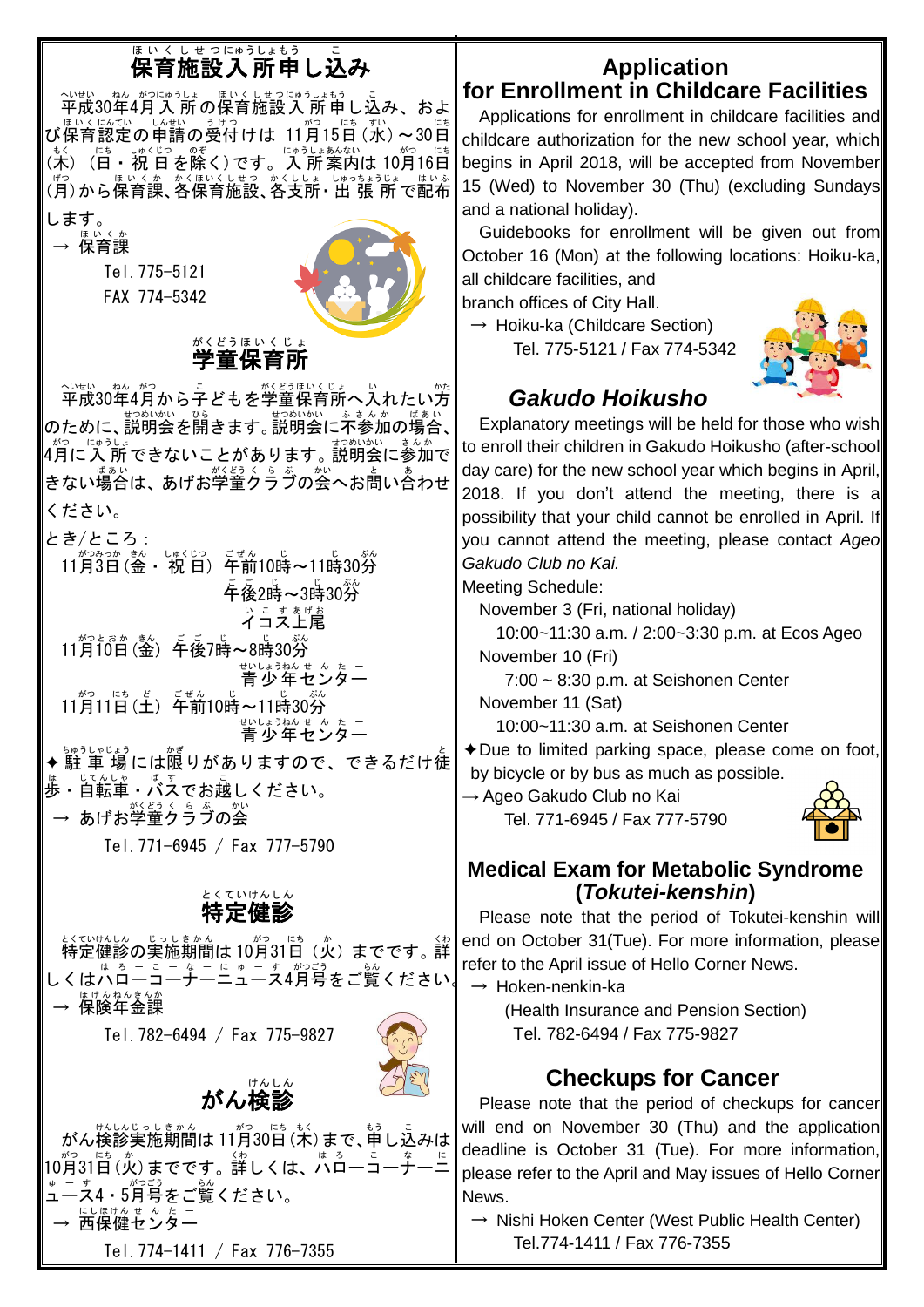# <sub>けんえいじゅうたく</sub>

<sub>けんえいじゅうたく だんち。 しゃう はんちょう じゅい<br>県営住 宅 (団地)の募集は年に4回あり、次回は10</sub> 約<br>月です。申し込みの案内書(無料)は、10月1日から 市 し 役所 やくしょ 1階 かい の総合 そうごう 案 あん 内所 ないしょ にあります。

<u>ょ</u>。<br>申し込みの締め切りは10月21日。



# 上尾 あ げ お の文化 ぶ ん か 財展 ざいてん

と き: 10月7日(土)、ポラポ (詰)、§゚目(月・祝日)、 14日(王)、15日(百) 车齢9時~年後4時30労

ところ:自然学習館(丸山公園内)

内 ない 容 よう :昔 の家庭で実際に使われていた物などの てんじゃかし。<br>展示、昔 の遊び体験、おもちゃ作り、将棋、 ミュージカル み ゅ ー じ か る ・紙芝居 かみしばい の鑑賞会 かんしょうかい 、菓子 か し ・パン ぱ ん の<sup>はんぱい</sup>など盛りだくさん

◆各イベントの開催日時などについては、広報あげお

10月号 がつごう をご覧 らん ください。

# <sub>こそだ(す</sub>るんくりすます)」。<br>**子育てサロンクリスマス in 児童館**

─ 盐いじょう みしゅうがくじ よぎしょう よいしょう<br>1歳以上の未就学児と保護者を対 象に、市内にあ る児童館 じどうかん でクリスマス くりすます にちなんだ子育 こそだ てサロン さろん を開 かい 催 します。 さい

- ① ァッピーランド
	- と き : 12月6日(水) 千前10時~正午 対 たい しょぅ たゕさきせん ひがしがゎ す ひと<br>- **象 :高崎線の 東 側に住む人**
- ② こどもの城

と き : 12月13日(水) 「<sup>ヸん</sup>10時~正午 対 たい しょぅ セゕききセん にレがゎ す ひと<br>「象 :高崎線の西側に住む人

- 。<br>内 容 :手遊び 、リズム遊び 、ハンドベル演奏 、 <sub>ぱぉ る しぁ た –<br>パネルシアターなど</sub>
- 定 てい )。<br>3、各70組(応募者多数の場合は抽 選)
- もうに。<br>申込み : 申 込用紙(子ども支援課と各児童館にある) に必要事項を書いて、①は 11月6日(月)~10日 (釜)、②は11月13日(月)~17日(釜)に直接・ ファックス ふぁっくす で子 こ ども支援課 しえんか 、直 接 ちょくせつ 各児童館 かくじどうかん 、 または、メールで上尾市主任児童委員連絡会へ

[\(ageokosodatesaron@hotmail.co.jp\)](mailto:ageokosodatesaron@hotmail.co.jp)

→ 字ども支援課

Tel.783-4962 Fax 774-5342



### **Prefectural Housing Complex**

Applications for the prefectural housing complex (Danchi) are accepted 4 times a year. The next application month is October. An application guidebook (free of charge) will become available from October 1 at the general information desk on 1F of City Hall. The deadline for application is October 21.

### **Ageo Cultural Assets Exhibition**

When: October 7 (Sat), 8 (Sun), 9 (Mon. national holiday), 14 (Sat) and 15 (Sun) 9:00 a.m.  $\sim$  4:30 p.m.

Where: Shizen-gakushu-kan (in Maruyama Park)

Program: Exhibition of domestic items that were actually used in Japanese homes in the past; experience of traditional Japanese games; toy-making; playing Shogi (a board game); musical and picture-story performances; bake sale with sweets and breads, and much more

 $\triangle$ As for schedules of each event, please refer to the October issue of the monthly newsletter, "Koho Ageo."

#### **Christmas at Child-rearing Salon in Jido-kan**

 Christmas at Child-rearing Salon will be held at Jido-kan (children's centers) for preschool children aged 1 year or above and their guardians.

① *Appy Land*

When: December 6 (Wed)  $10:00$  a.m.  $\sim$  noon For: People living on the east side of the Takasaki Line

② *Kodomo-no-shiro*

When: December 13 (Wed) 10:00 a.m. ~ noon For: People living on the west side of the Takasaki Line

Program: Hand play, rhyme play, hand bell performance, panel theater performance, and more

Application: Please write necessary information on an application form (available at Kodomoshien-ka/ Child Support Section and each Jido-kan) , and bring or fax it to Kodomoshien-ka, bring to Jido-kan, or email to Ageo-shi Shunin-jidoiinrenrakukai([ageokosodatesaron@hotmail.co.jp](mailto:ageokosodatesaron@hotmail.co.jp)), from November 6 (Mon) to 10 (Fri) for  $(1)$  and from November 13 (Mon)

to 17 (Fri) for ②.

 $\rightarrow$  Kodomoshien-ka Tel. 783-4962 Fax 774-5342